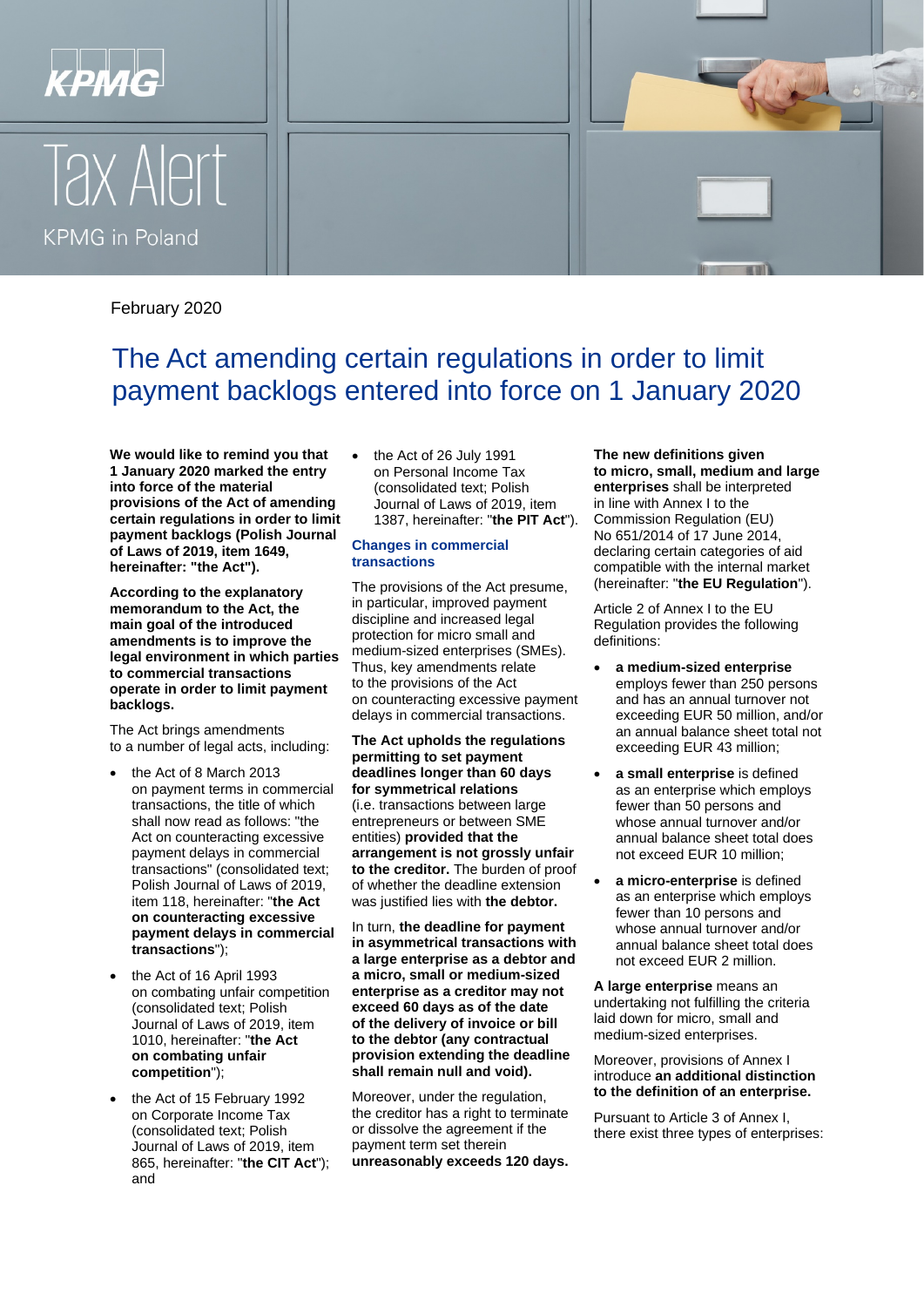- autonomous enterprises;
- partner enterprises;
- linked enterprises.

#### **Importantly, while assessing the type of an enterprise, indicators related to staff numbers, turnover and balance sheet total are aggregated with the data on other qualified entities (partner and linked enterprises).**

A large entrepreneur involved in commercial relations is now obliged to submit a declaration of its status to the contractor.

Moreover, the amendments **introduce an increase in the rate of statutory interests for delay in commercial transactions**, generally by 2 percentage points (the National Bank of Poland's reference rate + 10 percent, i.e. **11.5 percent at present**).

Regardless of the statutory interests imposed for delays in commercial transactions, the Act provides creditors with a possibility to **charge extension interest** in the amount of the National Bank of Poland's reference rate + 3.5 percent (i.e. **5 percent at present**). Extension interest are charged starting from the 31st day from the date of performance and delivery of the invoice to the day of payment, but not longer than until the due date.

One should keep in mind the existing prohibition of the parties setting a deadline for the delivery of an invoice or bill as part of a transaction. Additionally, the Act regulates such matters as examination of goods or services and its impact on the establishment of payment deadline.

The amendments also pertain **to the regulations on the compensation for the lump-sum recovery costs**  which up to now was fixed at EUR

40. Currently it may amount to EUR 40, 70 or 100, depending on the amount claimed. Moreover, the Act abolishes the transferability of these claims.

A cautious approach allows as to assume that the discussed regulations are deemed to be applicable also to contracts under foreign law and with foreign entities (from the EU, EEA and the Swiss Confederation), provided that there are somehow linked with Poland, e.g. one of the parties is a Polish entrepreneur.

The Act is applicable to commercial transactions (i.e. contracts related to goods or service provision) concluded from 1 January 2020.

#### **Changes in the regulations on combating unfair competition**

The amendments introduced to the Act on combating unfair competition **a new typified unfair competition act, i.e. unjustified extension of the term of payment for goods or services provided, constituting, among others, a violation of the provisions of the Act on counteracting excessive payment delays in commercial transactions.**

Should an act of unfair competition take place, the entrepreneur whose interests were put at risk or violated may call for, among others, abandonment of unauthorized activities, removal of the effects of unauthorized activities, submission of a statement of relevant content, remedying damage caused in line with general principles or handing over unjustly obtained benefits, in line with general principles.

#### **New reporting obligations**

The new provisions impose on tax capital groups and CIT taxpayers who exceeded the equivalent EUR 50 million in revenues in the previous financial year, the requirement to submit **reports on the payment dates applied in a given year** to the Minister of Economy. The reports shall by submitted electronically by 31 January of each following year. The report shall cover data on the value

of payments received and made in the previous year within a period: not exceeding 30 days, from 31 to 60 days, from 61 to 120 days, exceeding 120 days, including the value of payments not made and not received in the previous calendar year. **The first reports shall be submitted by the entities' management until 31 January 2021 and shall cover the payment practices carried out in 2020.**

Moreover, a situation where in the period of three subsequent months the total value of cash payments received and made by a given entity after the set deadline **amounts to at least PLN 2 million (and in the years 2020-2021: PLN 5 million) will be perceived as an excessive delay in making payments and as such will be subject to a penalty.**

The President of the Office of Competition and Consumer Protection (UOKiK) may impose a fine on an entity delaying payments. The amount of the fine is calculated as the sum of singular fines for each payment that was delayed or not made in the controlled period, according to the appropriate formula.

### **Changes in CIT and PIT**

**The amendments introduce to the income tax acts regulations concerning the so-called "bad debts".**

Amendments to the CIT and PIT Acts introduce the **possibility for the creditor to reduce the tax base** by the value of claims included in receivables for payment of a cash benefit **which have not been settled or disposed of.** The reduction should be made in the tax return submitted for the tax year in **which 90 days have elapsed from the date of expiry of the payment deadline** specified in the contract or the invoice (bill).

The right to reduce the tax base or increase the loss may be enforced if the debt has not been settled or disposed of by the date of submitting the tax return.

The information contained herein is of a general nature and is not intended to address the circumstances of any particular individual or entity. Although we endeavour to provide accurate and timely information, there can be no guarantee that such information is accurate as of the date it is received or that it will continue to be accurate in the future.

No one should act on such information without appropriate professional advice after a thorough examination of the particular situation. The KPMG name and logo are registered trademarks or trademarks of KPMG International.

© 2020 KPMG Tax M.Michna sp.k., a Polish limited partnership and a member firm of the KPMG network of independent member firms affiliated with PMG International Cooperative ("KPMG International"), a Swiss entity. All rights reserved.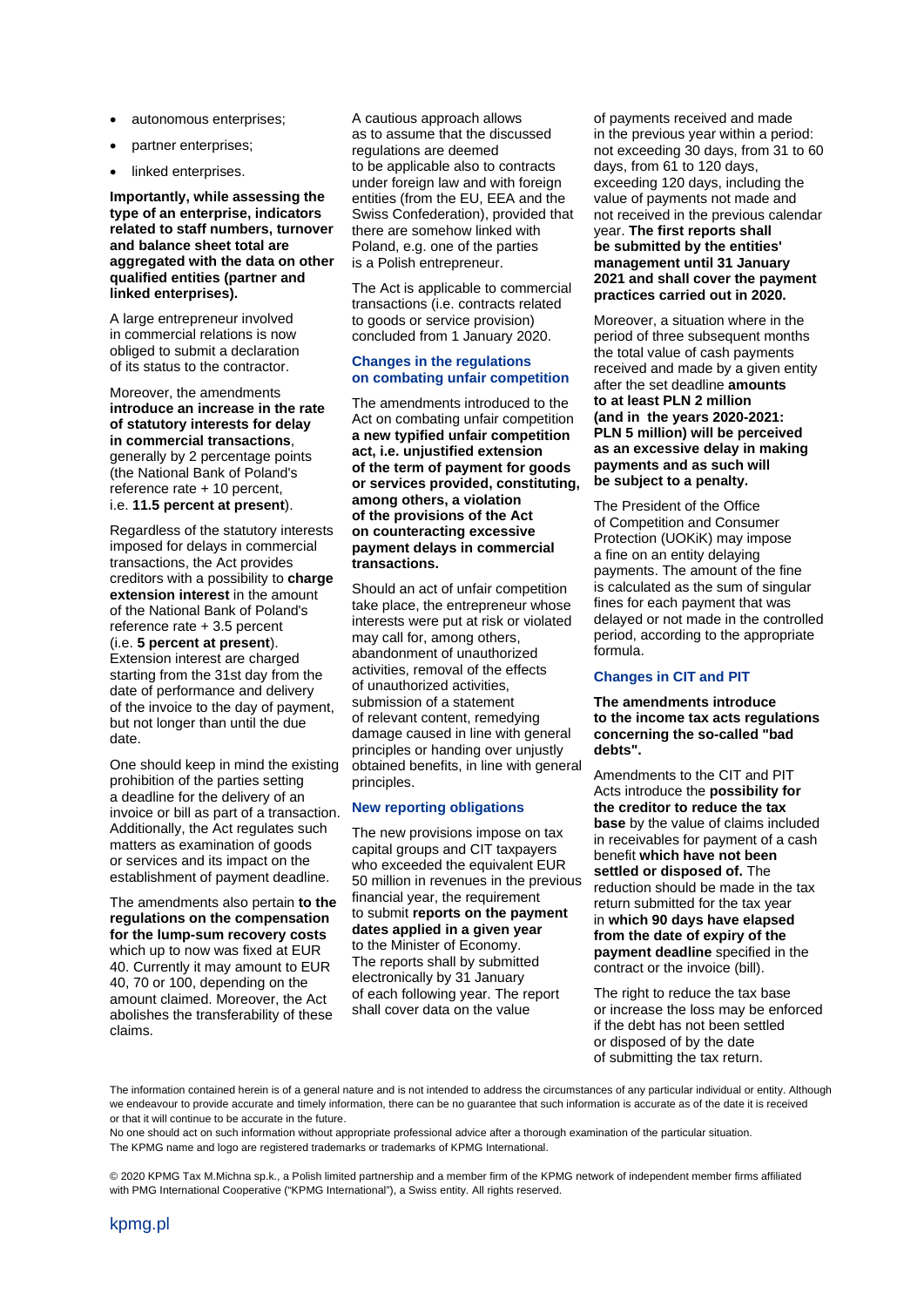At the same time, the Act imposes on the debtor the obligation to **increase the tax base by the value of an unpaid cash liability** included in tax deductible costs. Also in this case, the increase is made in the tax return for the tax year in which 90 days have elapsed since the date of payment.

The tax base must be increased, or the loss reduced if the liability has not been settled by the date of submitting the tax return. However, if the liability is settled, the debtor has the right to make a return adjustment in the settlement for the period in which the liability will be settled.

The Act introduces additional conditions entitling to make the adjustment of the tax base or the value of the loss, i.e.:

- no restructuring, insolvency or liquidation proceedings against the debtor on the last day of the month preceding the day of submitting the tax return;
- a specified period from the invoice issue or the conclusion of the contract documenting the claim (generally 2 years from the end of the calendar year until the date of adjustment); and
- conducting a commercial transaction as part of the creditor's and the debtor's operations, the income from which is subject to income tax on the territory of the Republic of Poland.

The discussed provisions will not apply to transactions between related parties within the meaning of tax regulations.

**A more extensive presentation of the amendments with focus on tax issues can be found in KPMG's Tax Alert of 27 August 2019.** 

#### **Entry into force**

Most of the provisions relevant from a practical point of view entered into force on 1 January 2020.

If you are interested in discussing the impact of the above regulations on your company's situation, please contact us.

The information contained herein is of a general nature and is not intended to address the circumstances of any particular individual or entity. Although we endeavour to provide accurate and timely information, there can be no guarantee that such information is accurate as of the date it is received or that it will continue to be accurate in the future.

No one should act on such information without appropriate professional advice after a thorough examination of the particular situation. The KPMG name and logo are registered trademarks or trademarks of KPMG International.

© 2020 KPMG Tax M.Michna sp.k., a Polish limited partnership and a member firm of the KPMG network of independent member firms affiliated with KPMG International Cooperative ("KPMG International"), a Swiss entity. All rights reserved.